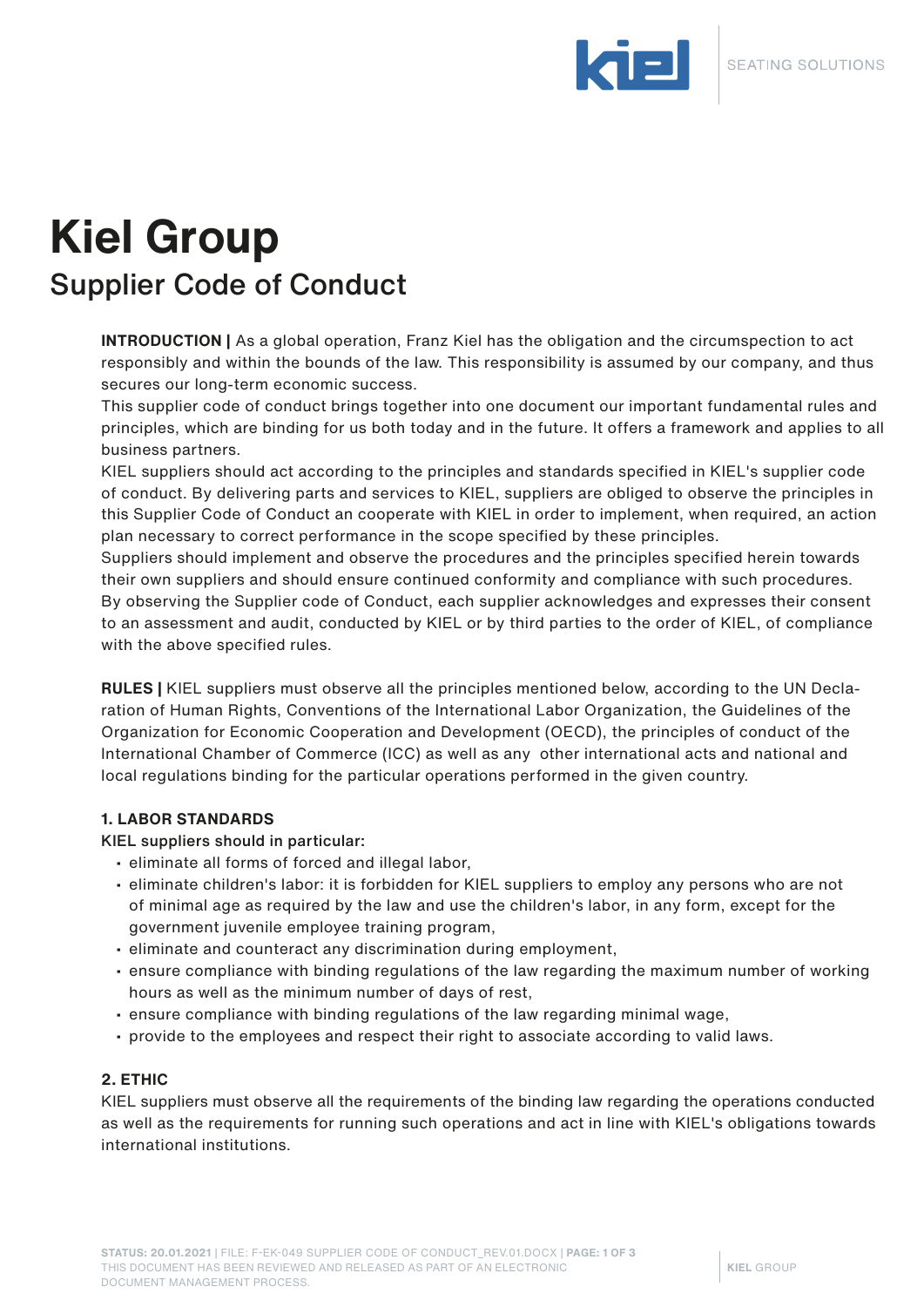

KIEL suppliers should, in particular, fulfill KIEL's certain requirements regarding:

- **competition:** act in line with the binding regulations of the law concerning Competition,
- **corruption:** act in line with the binding regulations of the law concerning corruption, extortions and offering financial gains. In particular, it is forbidden for KIEL suppliers, acting directly or indirectly, on their own behalf or on behalf of KIEL, to offer, in public or privately, any material benefits to any public person, any official, political party, employee or client's representatives in order to obtain or ensure the ability to run business operations or secure or ensure privileges contrary to valid regulations,
- **money laundering:** act in line with the binding regulations of the law concerning money laundering. KIEL suppliers cannot be, in any way, involved in any practices related to money laundering,
- **conflict of interest:** avoid, recognize as well as disclose any situations creating an actual or potential conflict of interest,
- **gifts and benefits:** refrain from giving and offering gifts as well as financial benefits to any KIEL employees. KIEL does not accept any gifts or financial benefits other than of symbolic or small value, incidental, with a clear purpose, in the event that reciprocation is not possible.

### **3. ENVIRONMENT**

The supplier is not only obliged to comply with all legal regulations and regulations concerning environmental protection, but also to take active action, on a continuous basis, contributing to protection of the widely understood ecosystem and work environment. The supplier should make attempts to minimize the adverse environmental impact of any conducted operations and any products and services delivered with regard to the whole product life cycle i.e. at the stage of their conceptualization, development, production, transport, use, removal and disposal. To this end, it is recommended to implement an ISO 14001-compliant environment management system in order to properly identify and manage the environmental impacts.

#### **3.1 Protection of natural resources**

The supplier should make attempts to reduce the consumption of raw materials and resources as well as to minimize waste and contamination generated in their operations. These aims should be demonstrated by: effective management of material resources and manufacturing processes, introduction and maintenance of the so-called "clean" processes and maintenance methods, product packing and transport, ensuring a suitable level of waste segregation, allowing, as far as possible, waste to be transferred for reutilization, increasing the share of used recycled materials.

#### **3.2 Forbidden substances and materials**

The supplier assures that, in any delivered materials and products, there are no substances present that are subject to any bans and/or limitations resulting from the REACH Regulation, the GADSL list or other regulations and requirements, applicable in the supplier's country, the European Union as well as in all the countries the related manufactured products finally reach.

The supplier assures that any chemical substances applied, produced and supplied to KIEL, in their own form, as ingredients of mixtures or in the goods, have been registered in accordance with the requirements of the REACH Regulation (EC) no. 1907/2006 within specified registration deadlines. The supplier is obliged to submit information mentioned in Article 33 of the REACH Regulation (EC) no. 1907/2006 in the scope of the substances included in the candidate list containing substances raising particularly high concerns (Substances of Very High Concern). The current candidate list is available at https://echa.europa.eu/pl/candidate-list-table.

The supplier is obliged to report on request on the substances and the makeup of the materials in the IMDS system (International Material Data System). Any products delivered to KIEL should have appropriate specifications (material declarations, material safety data sheets).